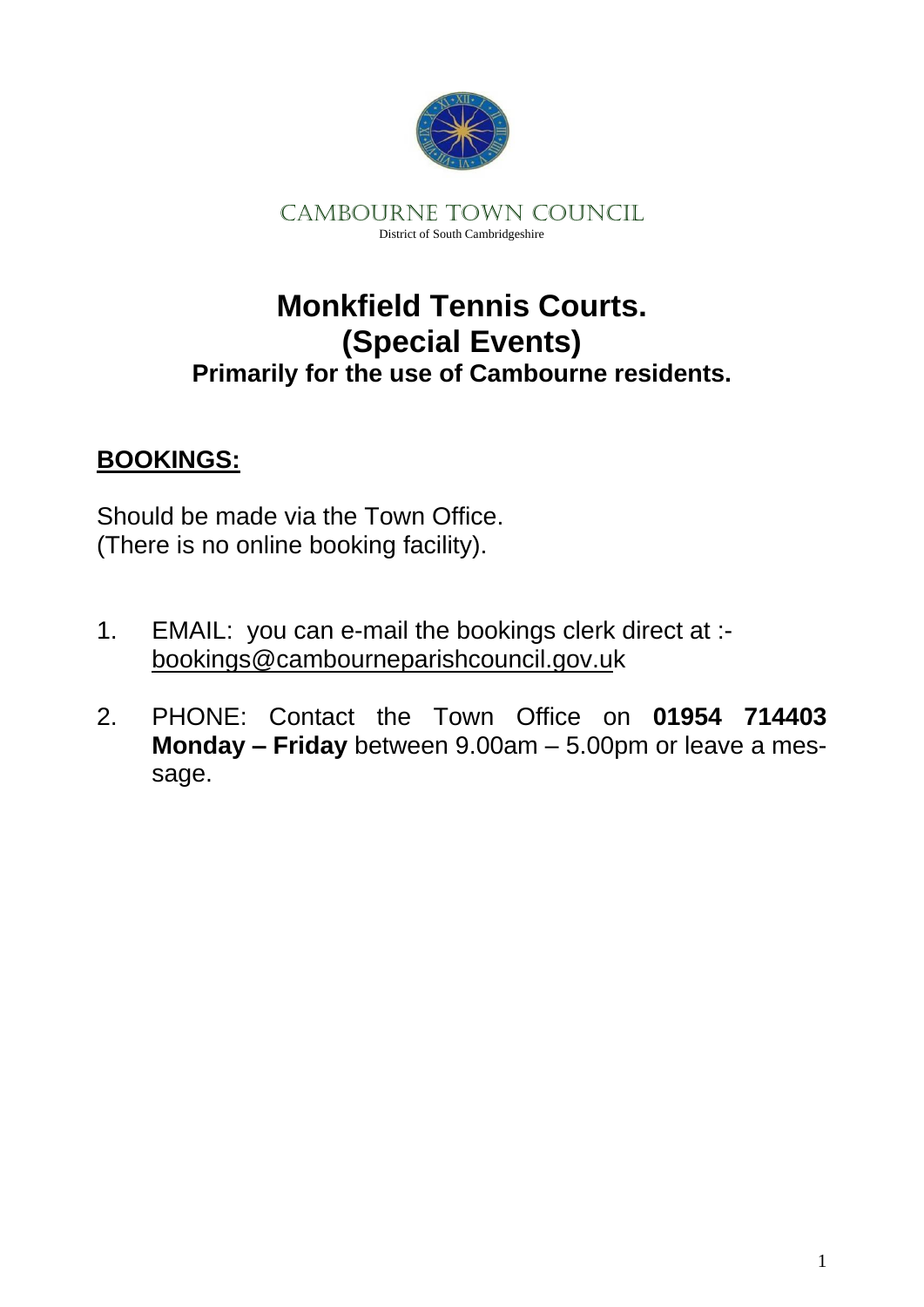

## **Monkfield Tennis Courts. (Special Events)**

**The site is as marked on the attached plan:**

**The premises are available for events from 8.00am and the premises must be cleared and locked up by 10.00pm.**

**We operate a damage waiver system of £100.00 per Community Booking. (These amounts to be paid by cash only). This will be used to cover any damage or to clear any mess left behind. Your damage waiver will be returned back to you within a 48 hour period once your event has taken place; the site has been inspected for litter or damage. If the cost of cleaning or repairing the site exceeds the damage waiver an invoice will be raised against the hirer.** 

> **Monkfield Tennis Courts Cambourne Town Council Monkfield Lane Great Cambourne Cambridge CB23 6AJ**

**The Management and Operation of Tennis court is by Cambourne Town Council**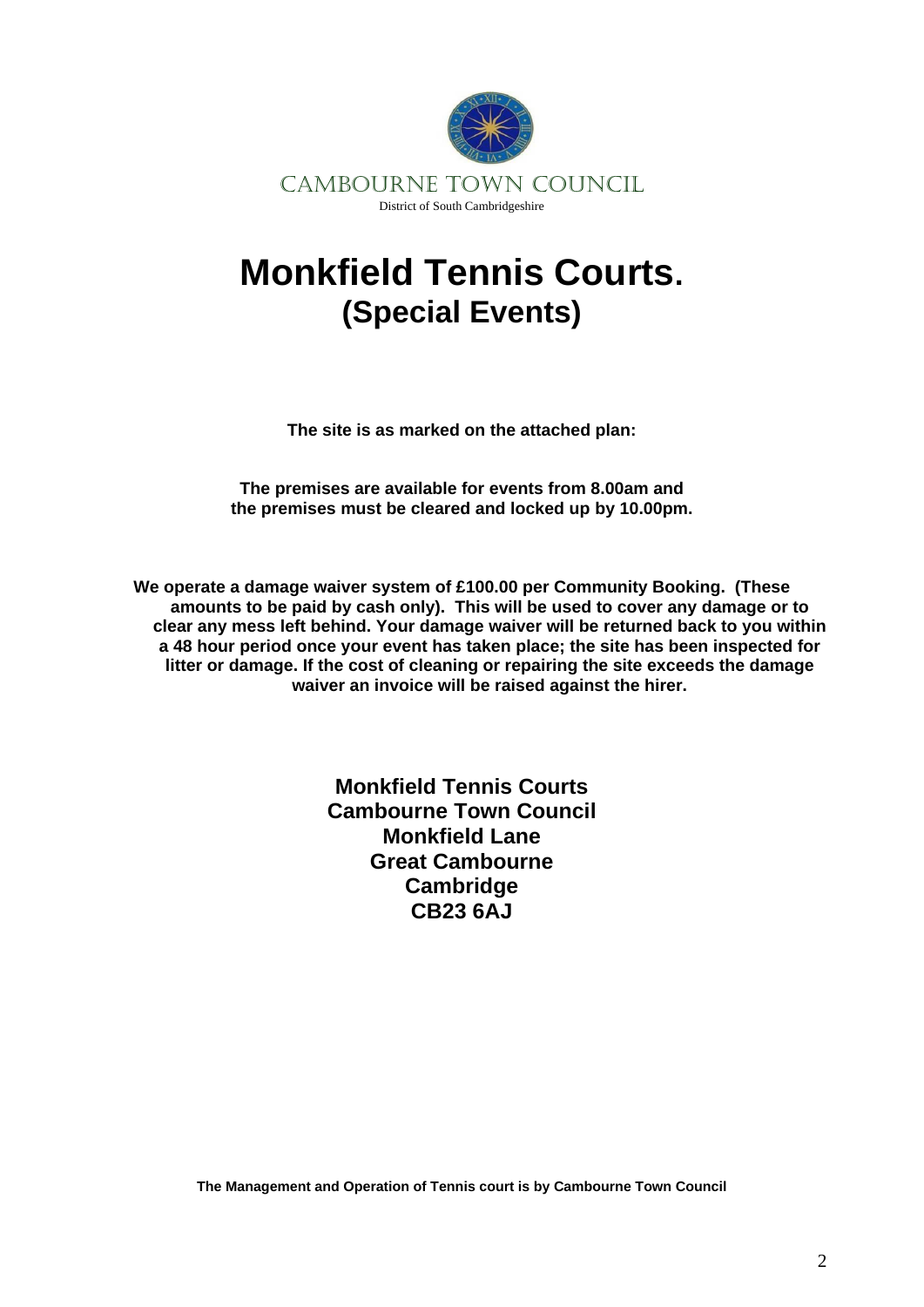

# **Monkfield Tennis Courts. (Special Events)**

#### **Letting Conditions**

- 1. All Users must act with courtesy to the Cambourne Community.
- 2. No smoking is allowed on Tennis Courts.
- 3. Insurance: Most activities should be covered by *The Town Council's* insurance. **The Town Clerk** however will check with the insurers in case of doubt and an additional premium may be requested from the Hirer unless they are covered by their own insurance policy.
- 4. Hirers must comply with any instruction of *The Town Council* relating to the security, maintenance, good order and Health and Safety of The Event and Tennis Courts.
- 5. In case of accidents the Town office should be notified within 48 hours.

Hirers/Users will not, without the consent of **The Town Clerk***,* introduce equipment, alter fixed installations, alter or remove safety equipment, or otherwise take any action which may create a hazard for persons using the Tennis Courts. (An umpires chair is permitted).

It is the Hirer/User's responsibility to ensure that all equipment brought onto the Tennis Courts meets current safety regulations. *The Town Council* cannot be held responsible for any accident that involves any equipment the Hirer/User or his/her Agent has brought onto the premises. The Hirer/User must advise the Booking Officer at the time of Booking of any equipment he/she or their Agent intends to bring onto the site.

- 7. The access road must be kept clear at all times for emergency vehicles. Patrons should be encouraged to use the settlement centre car parks.
- 8. *The Town Council* reserves the right to refuse to hire, or may cancel with or without notice any agreed hire if, in their opinion, such use could be detrimental to the fabric of the Tennis Courts, curtilage or its fixtures, fittings, contents or be contrary to the principles of use for which the premises is intended.

No signage or posters are to be erected internally or externally to Town assets. Notices and decorations may only be affixed to designated notice boards.

- 9. The Hirers shall not do, or permit, nor suffer to be done on the Tennis Courts or within the curtilage of its boundaries including the car park, paths and surrounds anything which may invalidate the insurance of the site or increase the premium of such insurance and/or which may cause a noise or be of annoyance to the general public or occupiers of surrounding properties.
- 10. In the interest of safety only plastic glasses are permitted to be used on the Tennis Courts at any time.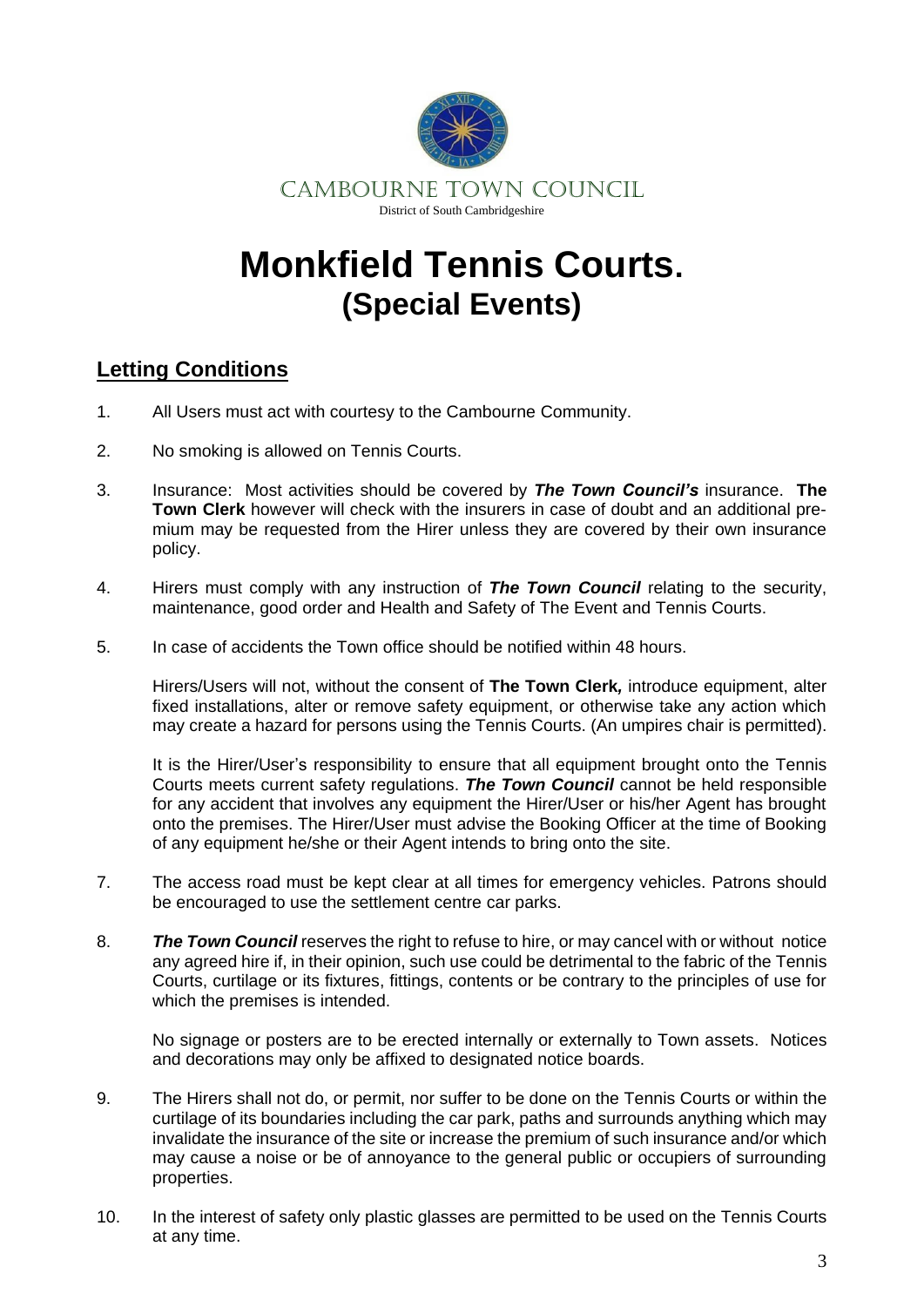- 13. All use of The Tennis Courts and facilities is subject to the users accepting responsibility, for returning furniture and equipment to their original placing and to leaving the **premises and grounds in a clean and tidy condition**. **This will include sweeping up and cleaning as necessary**. If the Tennis Courts and grounds are not left in a satisfactory condition in the case of a single hirer the deposit will be forfeited and all reasonable additional charges may be incurred. Persons hiring the Tennis Courts will be held liable for any damage to buildings or other property that is caused due to this hiring, and a claim for repair or replacement of such buildings or other property will be made. Please report all damage in writing to the Booking Clerk.
- 14. Litter, rubbish including cigarette ends and all waste must not be left in or about the Tennis Courts and grounds; **all rubbish must be removed and placed in appropriate waste containers** at the end of any function or event.

If the Tennis Courts are left in a condition where rubbish or litter needs to be cleared by staff, the user group will be charged for the clearance or in the case of single hirers all or part of the deposit will be forfeited all reasonable additional charges may be incurred.

#### 15. **The Hirer is responsible for all conditions of hire.**

- 16. The Hirer is responsible for First Aid, Fire Safety, including evacuation to designated areas, and the security of the Tennis Courts. Exits must not be locked or obstructed. That person will be given a key to keep and this will be signed for.
- 18. The Town Council do not accept any responsibility whatsoever for loss of personal belongings, money or articles of any description belonging to the hirer or any person attending The Event. Cars and their contents are left at owners risk in the Public Car Parks. In all cases users of The Event should avoid undue noise on arrival and departure.
- 19. No animals are allowed on the Tennis Courts, except in the case of trained assistance dogs.
- 20. Hirers and organisers of events on The Tennis Courts are responsible for ensuring that the noise level of their functions is such that it does not interfere with nor causes inconvenience for the occupiers of nearby houses and property.
- 21. **All groups involving children must submit their Child Protection Policy to the Booking Clerk at the time of booking. They must ensure that the correct ratio of adult leaders to children is maintained at all times. Adults should be CRB checked as required. The Town Council reserve the right to see the Disclosure Documents at any time.**
- 22. All bookings must be made through the Booking Clerk designated by **The Town Office.**
- 23. The Town Council reserves the right to terminate any arrangement where there is evidence of public nuisance.
- 24. Hirers are expected to adopt, a 30 minute cooling down period after functions have finished allowing the gradual dispersion of users.
- 25. A risk assessment for any event should be supplied to the Town Clerk detailing the level of stewarding and how the safety and wellbeing of users is to be achieved. The document must be circulated a minimum of 14 days prior to the event. The event organiser is responsible for contacting the relevant authorities about the said event.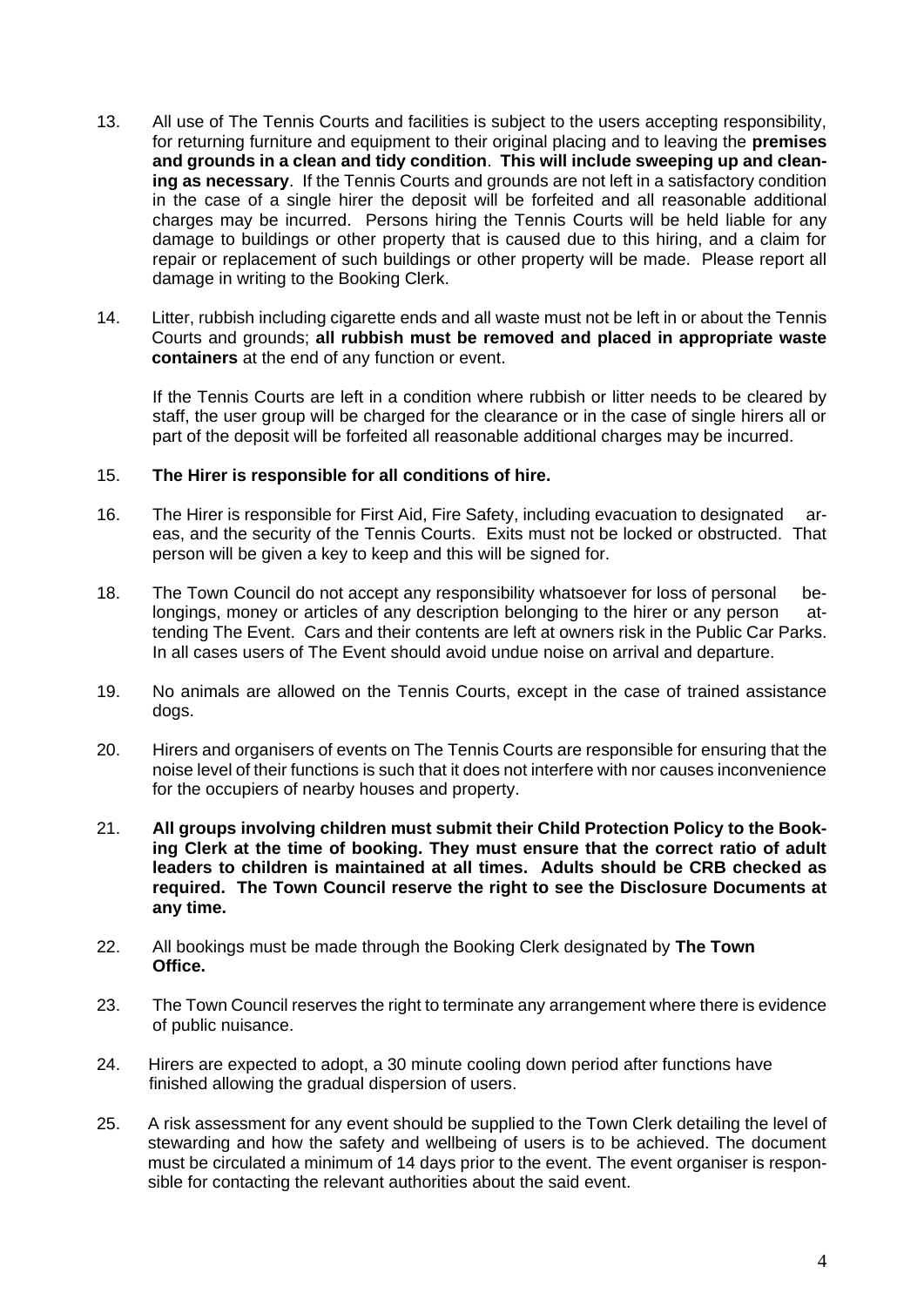The risk assessment should in addition to the level of stewarding, first aid provision, responsible person for the event and emergency contact information, what notifications have been made to the emergency services and the Local Authority etc.

- 26. The Town Council has a responsible officer who is on duty or is easily contactable in the event of any complaint arising from a licensed event.
- 27. Contact details for all events to be on display at the front of the site.
- 28. Parents and Carers are responsible for the supervision of their children during events at all times.
- 29. **If any event is terminated due to breach of the above letting conditions, there will be no refund given and the damage waiver will be retained.**